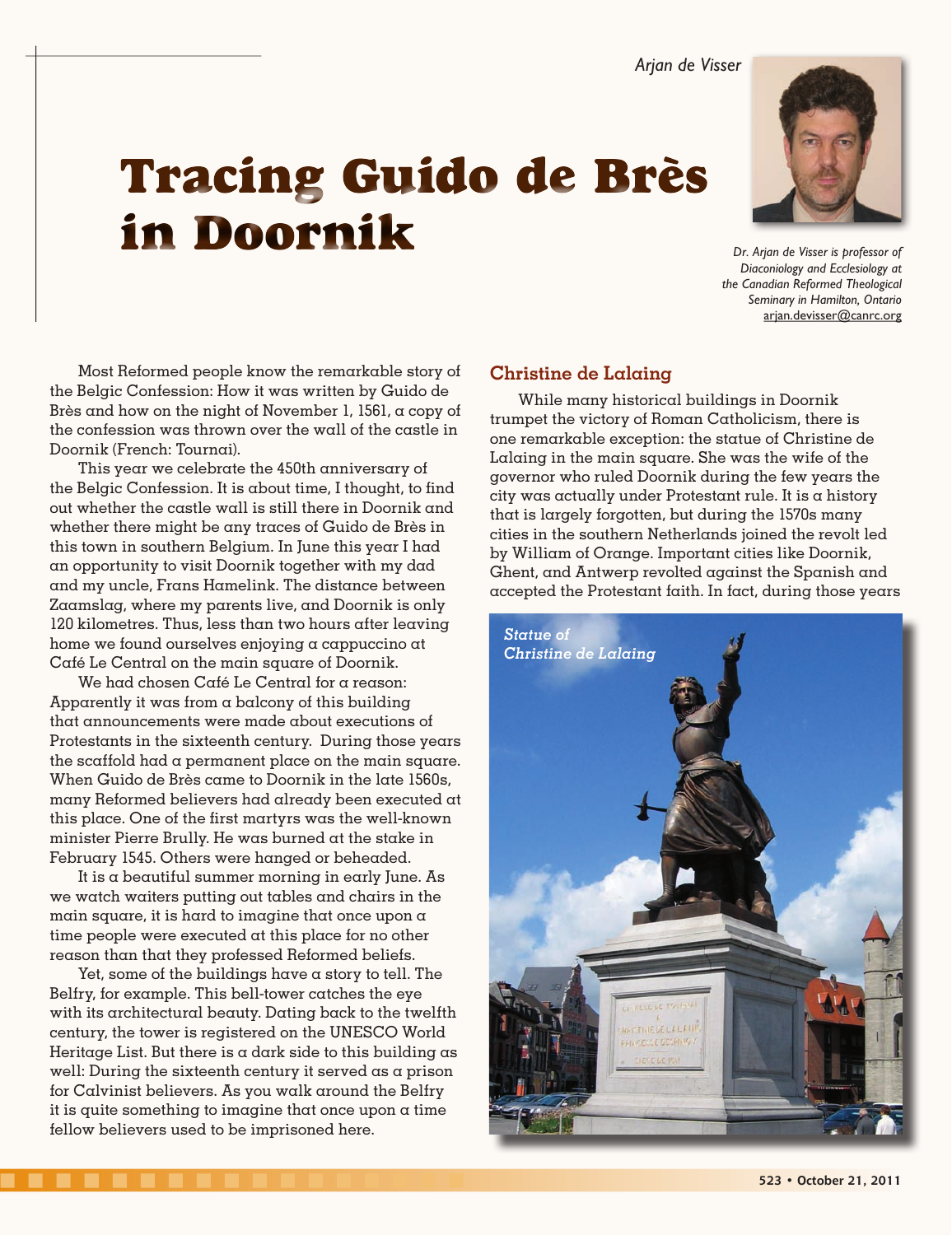

the Reformation was stronger in the southern Netherlands (present-day Belgium) than in the northern provinces.

In order to stamp out the rebellion King Philip II of Spain sent a strong army to the southern Netherlands, led by the Alexander Farnese, the Duke of Parma. Under Parma's capable leadership the cities that had turned Protestant were besieged and taken back one after the other. Doornik was one of the first cities on Parma's list. He besieged the city in 1581. Christine de Lalaing played an important role in organizing the city's defenses and inspiring the defenders to persevere. In the end, however, the attackers were too strong and the city fell into the hands of the Spanish. The Calvinist believers left and Doornik has been predominantly Roman Catholic ever since.

In an ironic twist of history Christine de Lalaing still got the upper hand many years later. In 1863 the city council of Doornik decided to place a statue of the brave woman in the main square of the city. It was felt that she exemplified the courageous spirit of the people of Doornik. This decision did not sit well with the local Roman Catholic clergy. They hated the statue of the female Protestant warrior and for many years the priests decreed that the annual *Grande Procession* through the city should not pass through the main square. It is only since the last decade or so that the procession passes through the main square again!

### **Rue de Marvis**

Although the main square of Doornik has many connections to

the history of the Reformation, there is nothing here that reminds the visitor of Guido de Brès. In order to find traces of him we need to leave the center of the town and move to the east side of the river that flows through the city. During the sixteenth century this area constituted the St. Brixe parish. It was a clever decision by Guido de Brès to settle down in St. Brixe because this parish was part of the diocese of Kamerijk (Cambrai). The bishop of Doornik had no direct authority here and living in St. Brixe might be just a little bit safer for  $\alpha$ Reformed minister.

As far as we know, Guido de Brès lived in a house on Rue de Marvis. This street is still there today and it still speaks to the observant visitor. Especially when exploring the side alleys with their small and sometimes dilapidated houses, you get  $\alpha$  feel for the historical situation. It is not difficult to imagine Guido de Brès walking through these alleys, carrying a Bible and a few copies of the Belgic Confession under his cloak, on his way to a meeting of Calvinist believers somewhere in the city.

In this area, in a friend's backyard and nestled against the city wall, Guido de Brès had a shed in which he kept his books and documents. In January 1562, shortly after De Brès had left the city, the authorities found the shed and confiscated everything. According to historical records they also found two hundred copies of the newly printed Belgic Confession.

Today only a few parts of the old city wall are left standing. It is impossible to find the place where Guido de Brès kept his books. Yet,